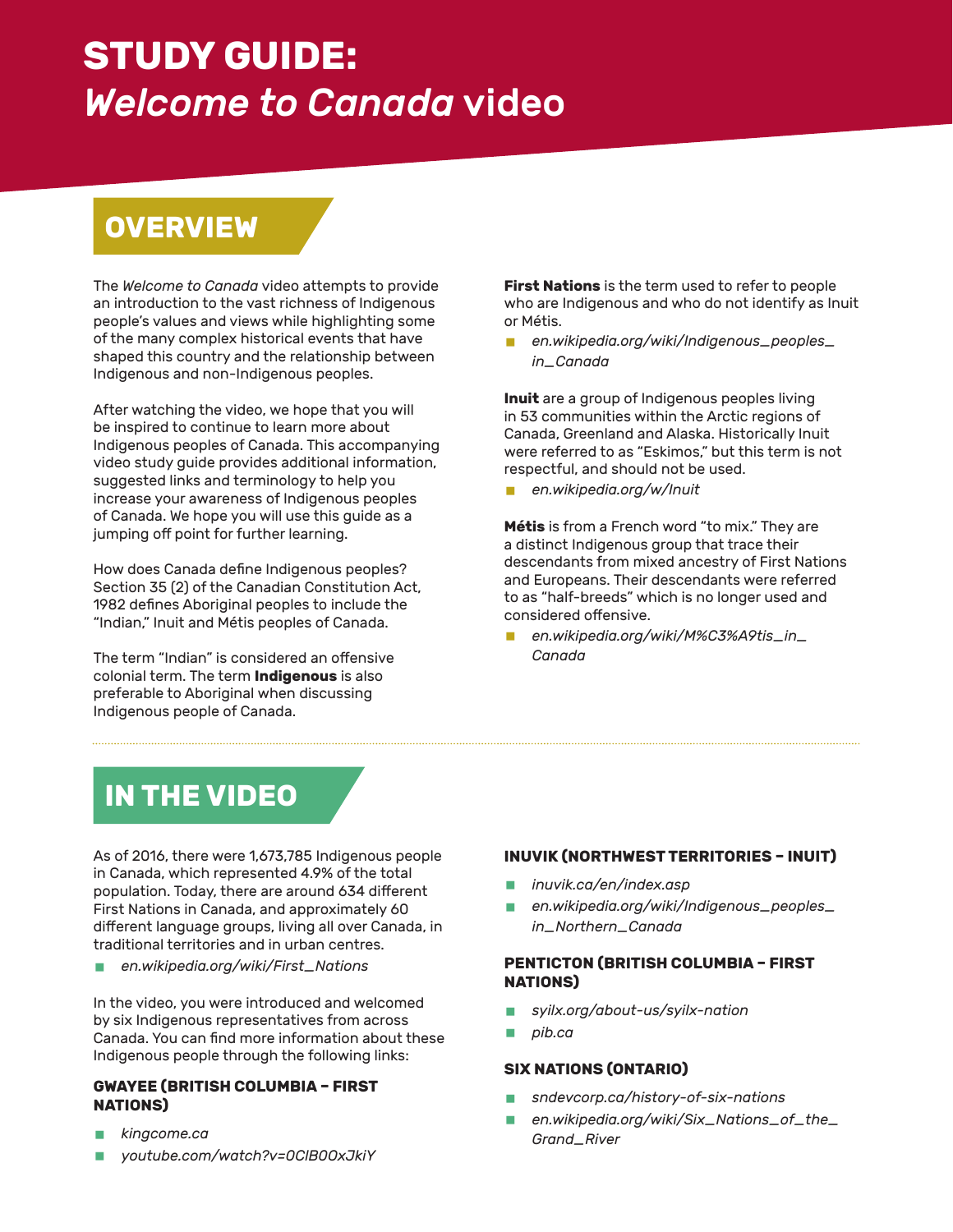### **UNAMA'KI (CAPE BRETON, NOVA SCOTIA)**

§ *[cbu.ca/indigenous-affairs/unamaki-college/](http://cbu.ca/indigenous-affairs/unamaki-college/mikmaq-resource-centre/mikmaq-resource-guide/historical-overview) [mikmaq-resource-centre/mikmaq-resource](http://cbu.ca/indigenous-affairs/unamaki-college/mikmaq-resource-centre/mikmaq-resource-guide/historical-overview)[guide/historical-overview](http://cbu.ca/indigenous-affairs/unamaki-college/mikmaq-resource-centre/mikmaq-resource-guide/historical-overview)*

## **ÎLE-A-LA CROSSE, (SASKATCHEWAN – MÉTIS)**

§ *[en.wikipedia.org/wiki/%C3%8Ele-%C3%A0-la-](http://en.wikipedia.org/wiki/%C3%8Ele-%C3%A0-la-Crosse)[Crosse](http://en.wikipedia.org/wiki/%C3%8Ele-%C3%A0-la-Crosse)*

If you watched this video in Canada, reach out and learn more about the First Nations in your community or region. You can start with a google search to see whose Indigenous territory your town or city is on and refer to other links.

Indigenous people have distinct values and oral traditions. Oral histories and stories are essential to maintaining Indigenous identity and culture. Often it is the role of particular people within each community to memorize the oral history with great care. Indigenous peoples pass along values and histories from generation to generation through oral storytelling. Indigenous cultures also tell stories and histories through symbolic objects and visual language such as carved totem poles and house posts.

Each Indigenous culture, community, and even family has its own historical and traditional stories, songs or dances. Different cultures have different rules about ownership. Some songs, names, symbols or dances belong to some people or families and cannot be used, retold, danced or sung without permission.

# **KEY EVENTS**

The historical relationship between Indigenous peoples and non-Indigenous peoples of Canada is complex and influenced by colonialization, historical events, laws and racist attitudes. These events have shaped contemporary issues still felt today by Indigenous peoples. However, there are various initiatives currently underway in Canada to improve and address the historic wrongs of the past.

This final section of the study guide attempts to provide additional information to some key historic events highlighted in the video.

#### **COLONIZATION**

§ *[en.wikipedia.org/wiki/History\\_of\\_Canada](http://en.wikipedia.org/wiki/History_of_Canada)*

Before the arrival of Europeans, North America was occupied by Indigenous people living and thriving within their own distinct cultures, languages, and ways of knowing. Indigenous Peoples have lived in what is now called Canada for over 10,000 years.

The British and French (claimed as the two founding nations of Canada) were fighting for control of North America, which they viewed as a rich source of raw materials. When Europeans arrived in North America, they regarded it as "nobody's land." Europeans imposed their own cultural values, religions, laws and made policies in their favour; some did not believe Indigenous people to be "people" at all.

As a result, European values and beliefs have made their way into Canadian Institutions and policies in the form of systemic and institutional discrimination and bias. Much of the work today is about righting the wrongs of the past and overcoming the consequences of discrimination and prejudice.

#### **THE INDIAN ACT, 1876**

§ *[en.wikipedia.org/wiki/Indian\\_Act](http://en.wikipedia.org/wiki/Indian_Act)*

The Indian Act is federal legislation that indicates how Indigenous Reserves and Bands can operate and defines who is recognized as an "Indian." The Indian Act was another attempt to assimilate First Nations people into European society as quickly as possible. The Act covers many different aspects such as how an 'Indian" acquired or lost status, the legal status of women, enfranchisement, etc. The Indian Act is still in force today and it is still a challenging piece of legislation for Indigenous people.

**Reserves:** With the arrival and settlement of Europeans, First Nations people and Europeans came into conflict over who would control these lands and resources, and First Nations people were placed on small tracts of land called reserves. Many First Nations continue to live on small reserves, which the government still controls. This is a source of much of the conflict between Indigenous people and the government.